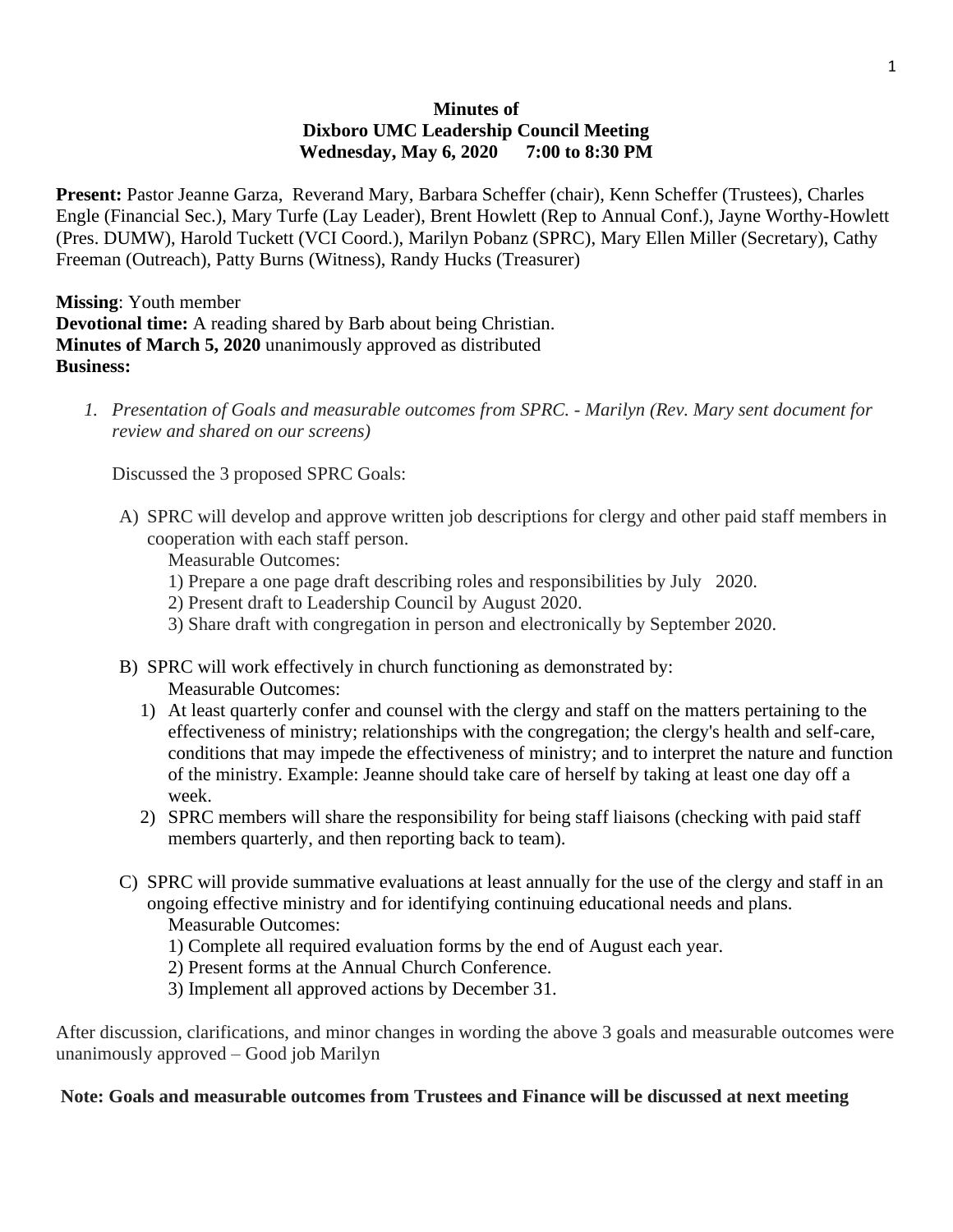### 2 . *Discussion of the Proposed New Ministry Teams prepared by the task force (Mary Turfe, Brent Howlett, Rev. Jeanne, Rev. Mary, Barbara)*

Discussion of the rationale for moving from 5 teams, as discussed at the last Leadership Council meeting, to 4 teams concluded with keeping the newly proposed 4 teams, acknowledging the issue of many overlapping responsibilities. The proposed 4 teams are:

- 1) Discipleship Team
- 2) Faith Community Team
- 3) Mission Team
- 4) Caring Team

Discussion included the following comments:

We need to include our vision statement

Need to include gathering ideas from lay leaders.

How do you have measurable outcomes?

Hospitality should not be in fellowship

Outward emphasis is missing: hospitality should be directed towards new comers, for event pieces it is an outreach into our community.

Hospitality includes welcoming in the beginning and all the way through the worship service.

Where does coffee hour belong?

Hospitality should be in the website and not tied to events. Events are important, but not same thing as hospitality.

Hospitality and events were put together as there is overlap between hospitality and events Website is a BIG responsibility

Question by chair: Do we want 4 focus groups or 5? Discussion continued

Putting people in boxes is artificial, but can we try 4 to see how it goes? Experience with events such as trunk or treat is outward as  $\frac{3}{4}$  of attendees are not regular members. Welcoming, greeting, mentoring, and follow up are important/

# **Council approved the four ministry team categories with a plan to evaluate in one year of implementation**  PLAN:

Implement this in September, 2020

Team Leaders:

Discipleship- Brent

Faith Community- Harold and Patty Burns agreed to co-chair for Faith Community. Harold and Patty will have a ZOOM meeting with Pastor Jeanne to discuss.

Mission- a name was suggested and Pastor Jeanne will pursue

Caring- Cathy Freeman

# **Charge to Team Leaders:**

1.Examine the existing list of "Primary Responsibilities" and add or delete by next LC meeting 2.Identify names of potential team members

3.Prepare a 3 minute presentation to congregation about the new team and seek volunteers to join

Additional thoughts:

Each team should have a liturgical color associated with the ministry. Brent wants mint green. Patty wants slate blue.